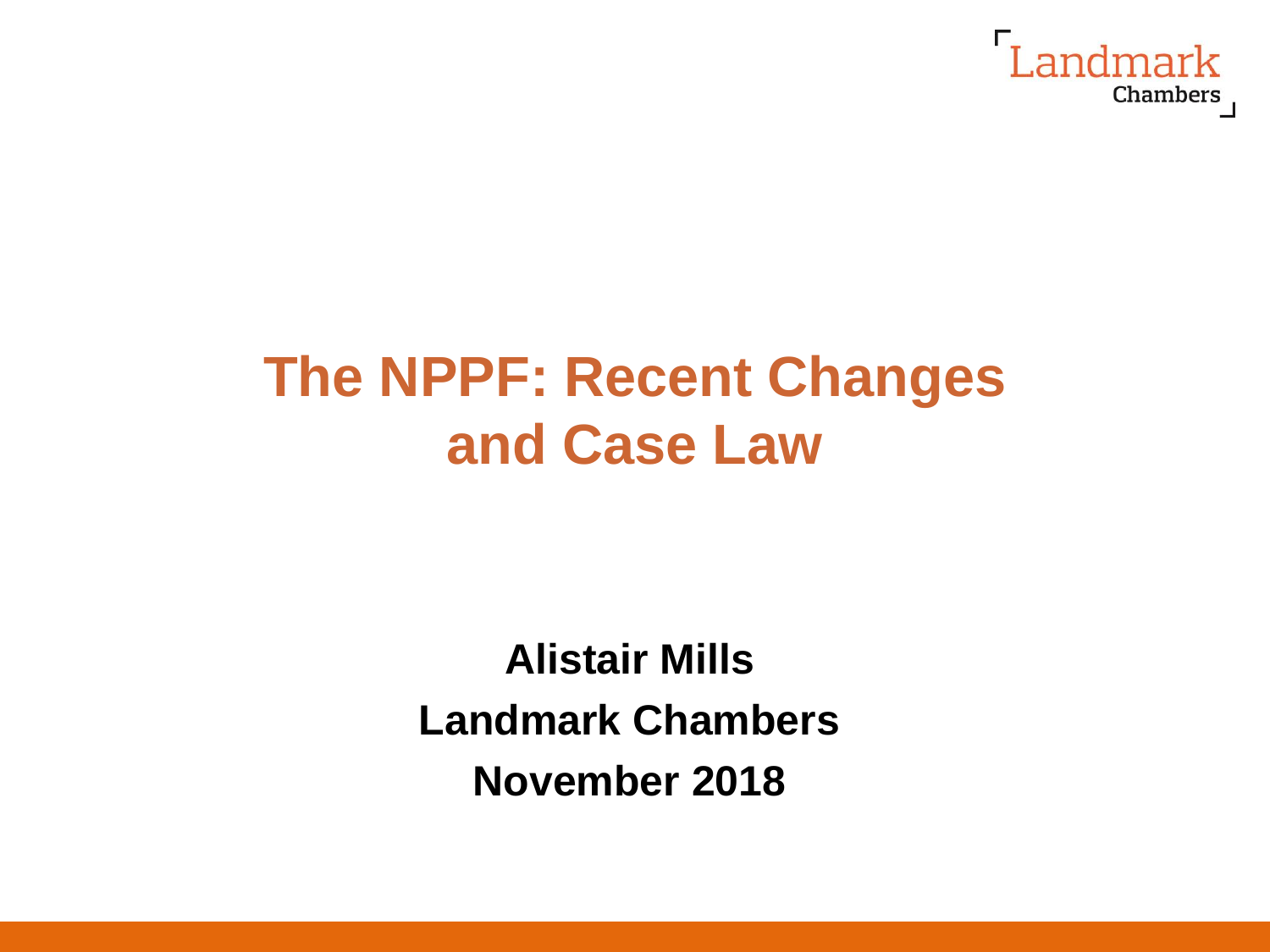

## **Outline of Talk**

- The new NPPF
- The Technical Consultation
- *Not* talking about:
	- Housing supply
	- Habitats [NPPF 177]
	- Green Belt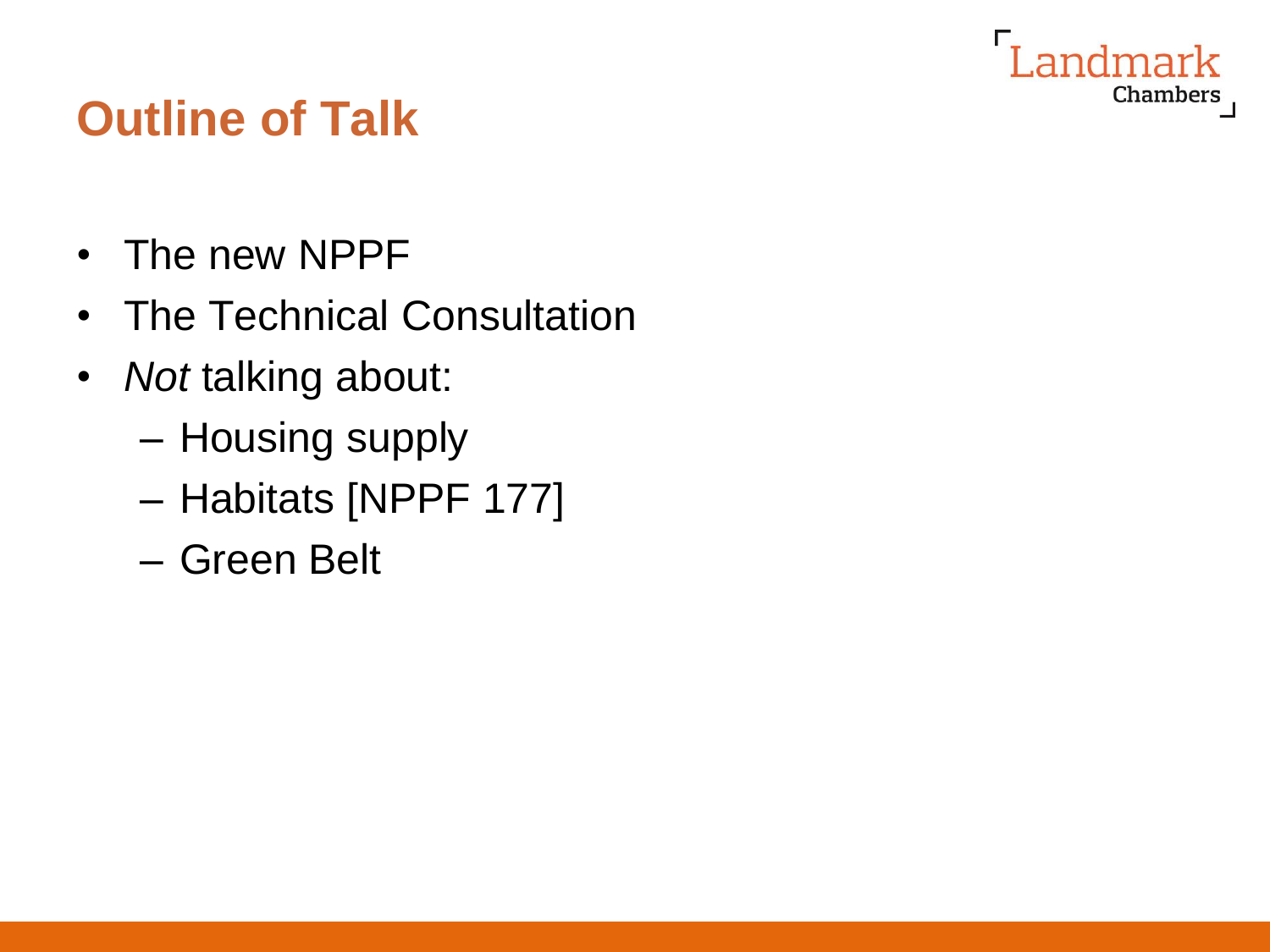

## **Outline of Talk (2)**

- Am going to talk about:
	- Sustainable development
	- Valued landscape
	- Design
	- Heritage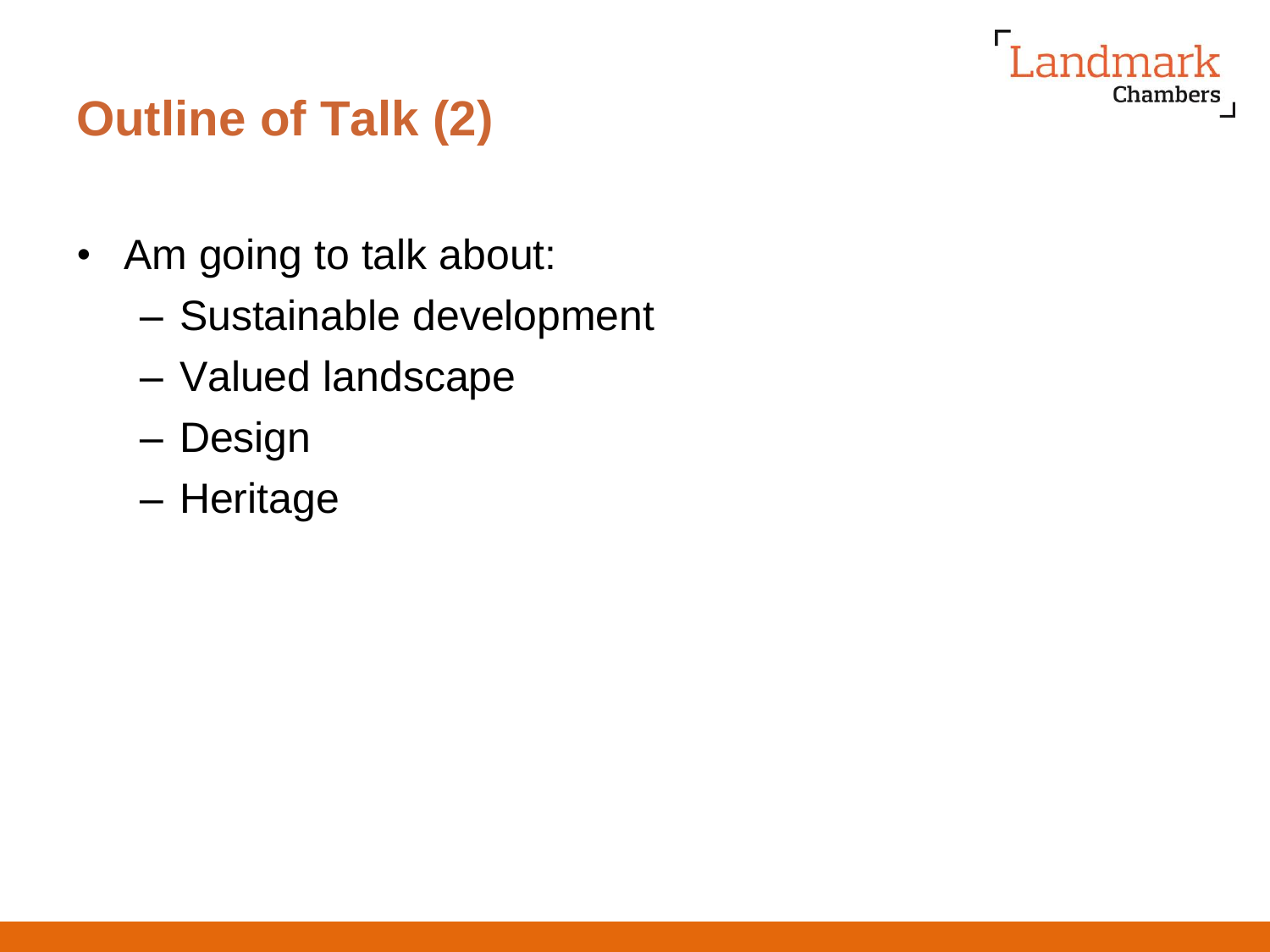#### **What is the NPPF?**

- NPPF described as a "rule book" by SoS
- Still (only) a material consideration under s.38(6) PCPA

- DP is the starting-point
- Weight is a matter for decision-makers, even in the context of the development plan; no systematic primacy to be accorded to the development plan (*West Berks* [2016] 1 WLR 3923)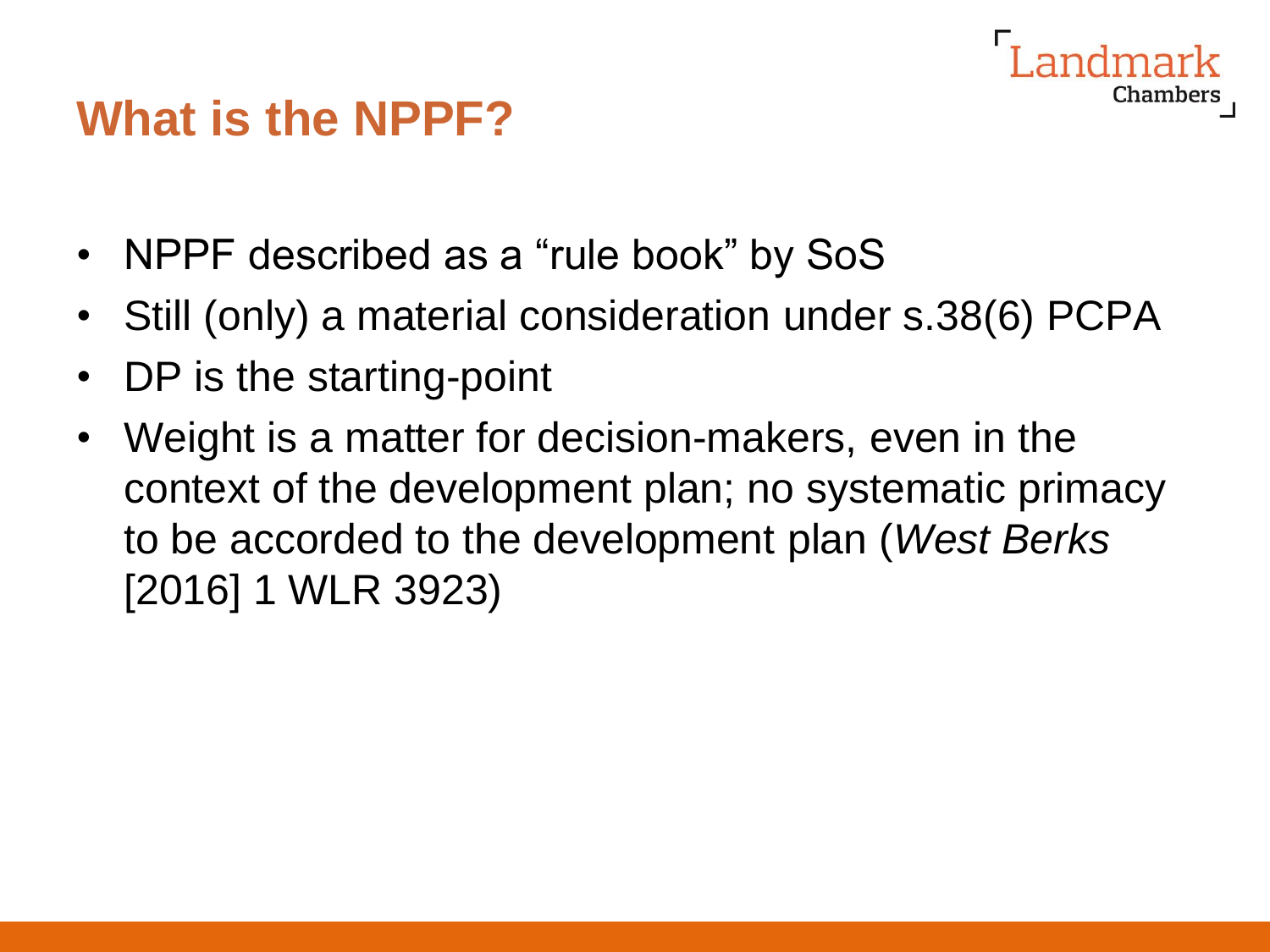### **What is National Planning Policy?**

• The making of national planning policy is the "business of the Secretary of State" (*Alconbury* [2003] 2 AC 295

- Lindblom J in *Cala Homes* [2011] 1 P&CR 22 power does not come from statute
- *West Berks* the power comes from the prerogative
- *Hopkins Homes* [2017] 1 WLR 1865 power comes from the Planning Acts (expressly or by implication)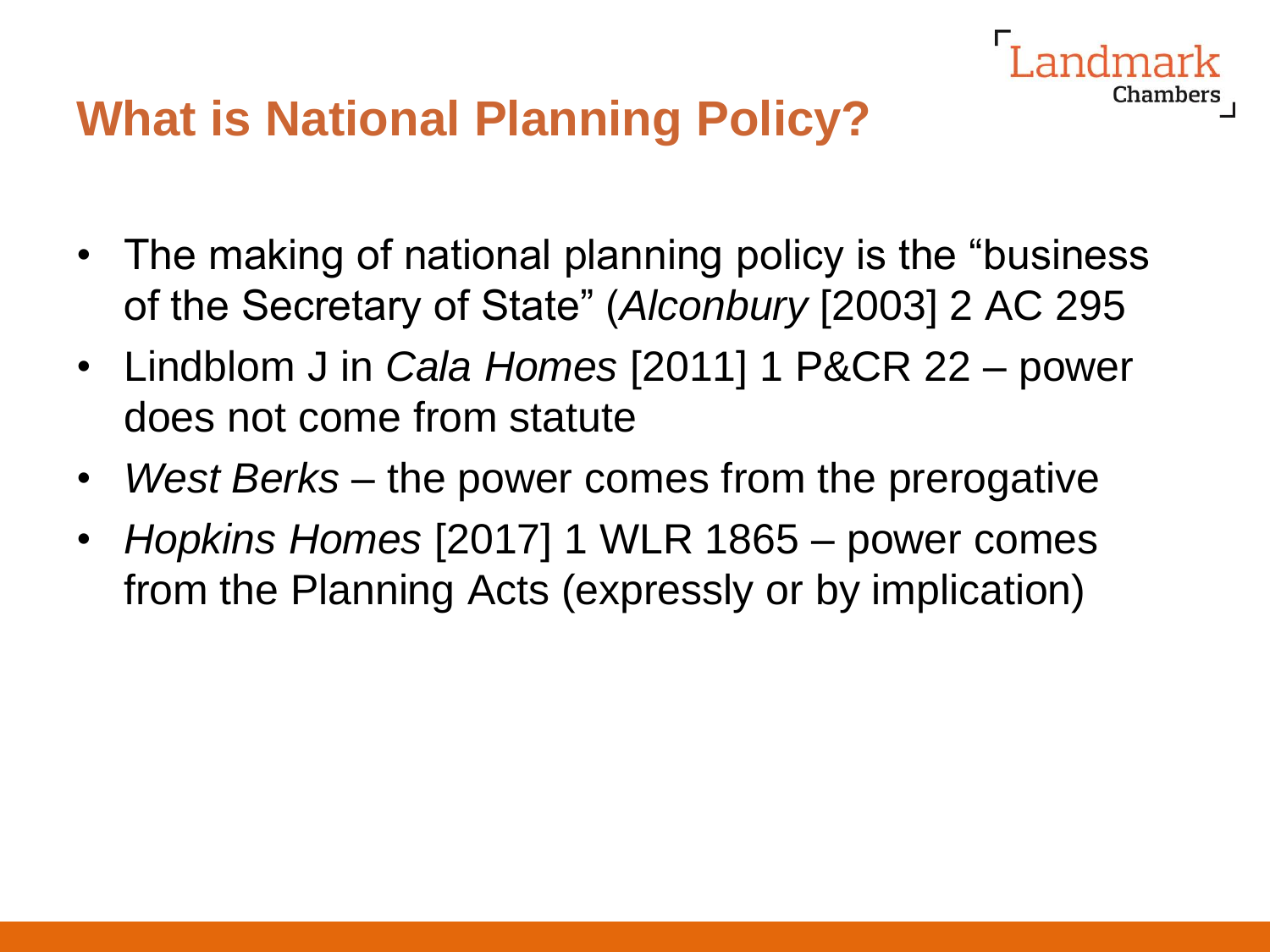## **Limitations on National Planning Policy**

- Cannot make policy inconsistent with s.38(6); TCPA s.70(2)
- Cannot introduce matters which are not proper planning considerations (*West Berks*)

Chambers

• *McCarthy and Stone* [2018] EWHC 1202 (Admin) – conflict with DP does not mean that national policy unlawful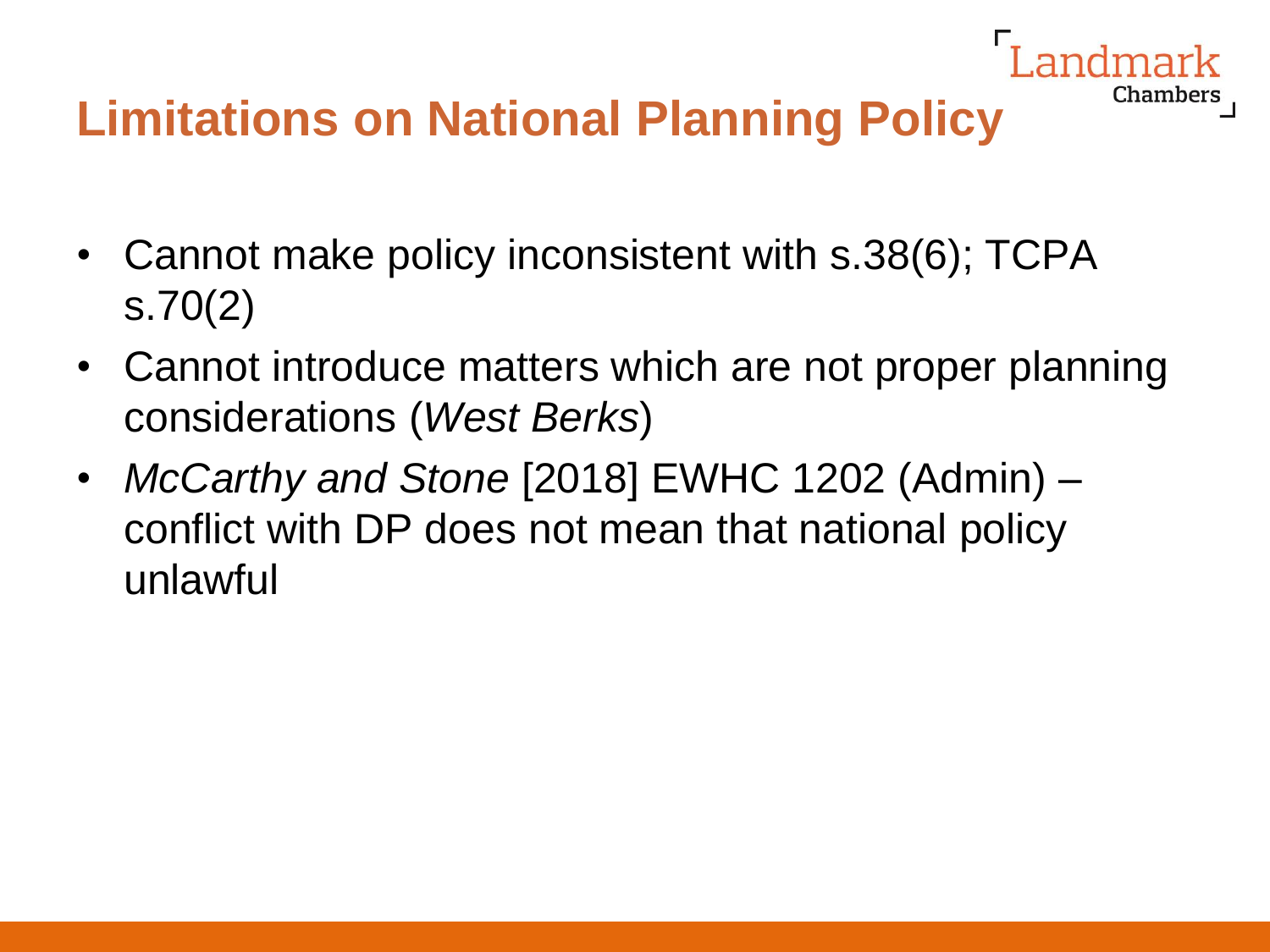### **How is the NPPF Interpreted?**

• No cases yet on the interpretation of the new NPPF

- Likely to be a similar approach to interpretation of original NPPF
- Objective approach to interpretation
	- NB however *Good Energy Generation Ltd* [2018] EWHC 1270 (Admin)
- Not overly legalistic
- Role of the PPG?
- Role of legislative definitions?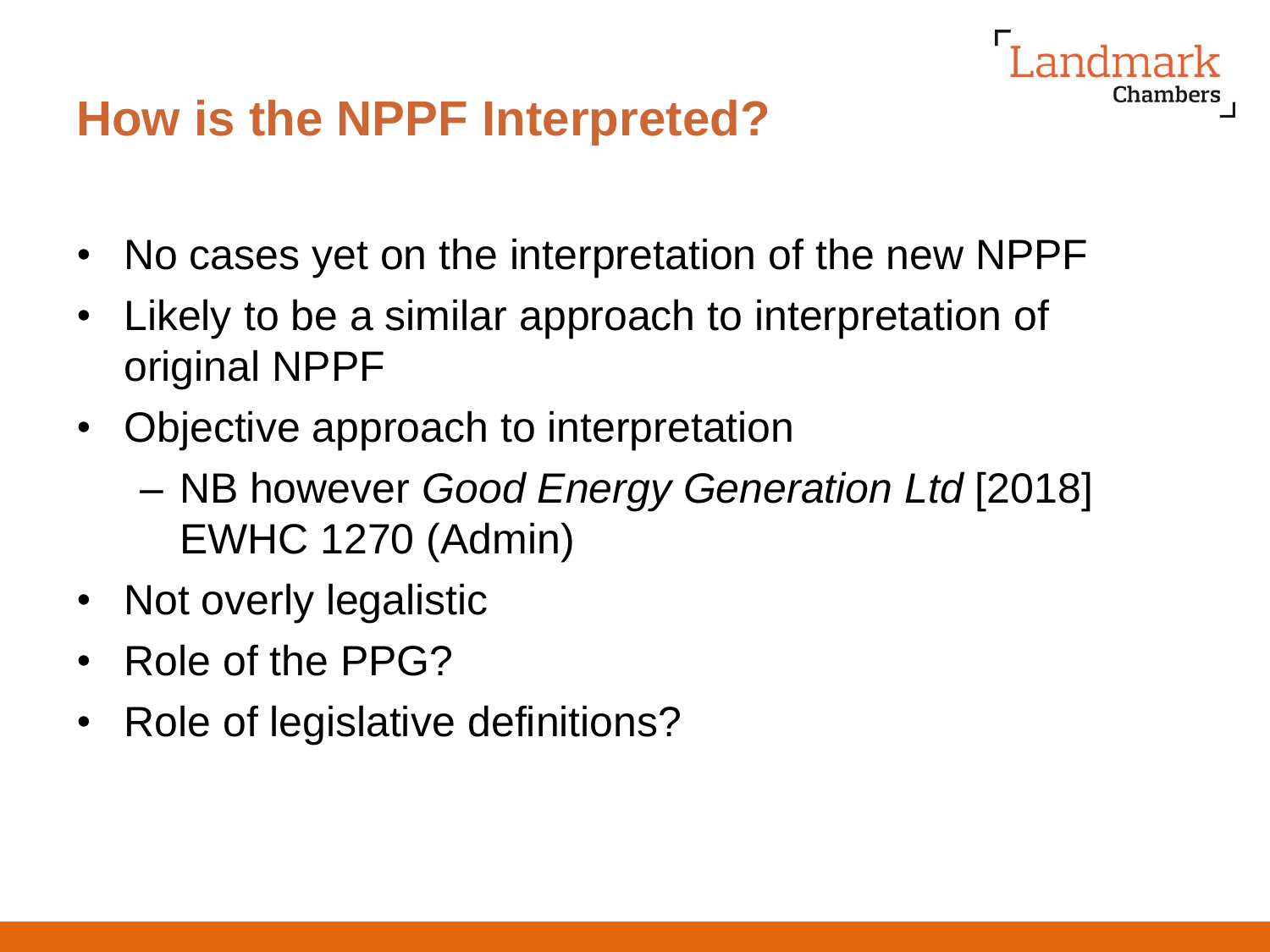## **Presumption in Favour**

- No more golden thread!
- *Barker Mill* [2017] PTSR 408 and *East Staffordshire DC* [2018] PTSR 88 remain good guides

- Presumption in favour to be conclusively found in NPPF 11
- Presumption does not displace s.38(6) PCPA; presumption of policy only
- Impact of the presumption not conclusive on the grant of permission
- Footnote 6 now closed list
- Plan must be up to date for NPPF 11(c)
- Change: "no relevant development plan policies"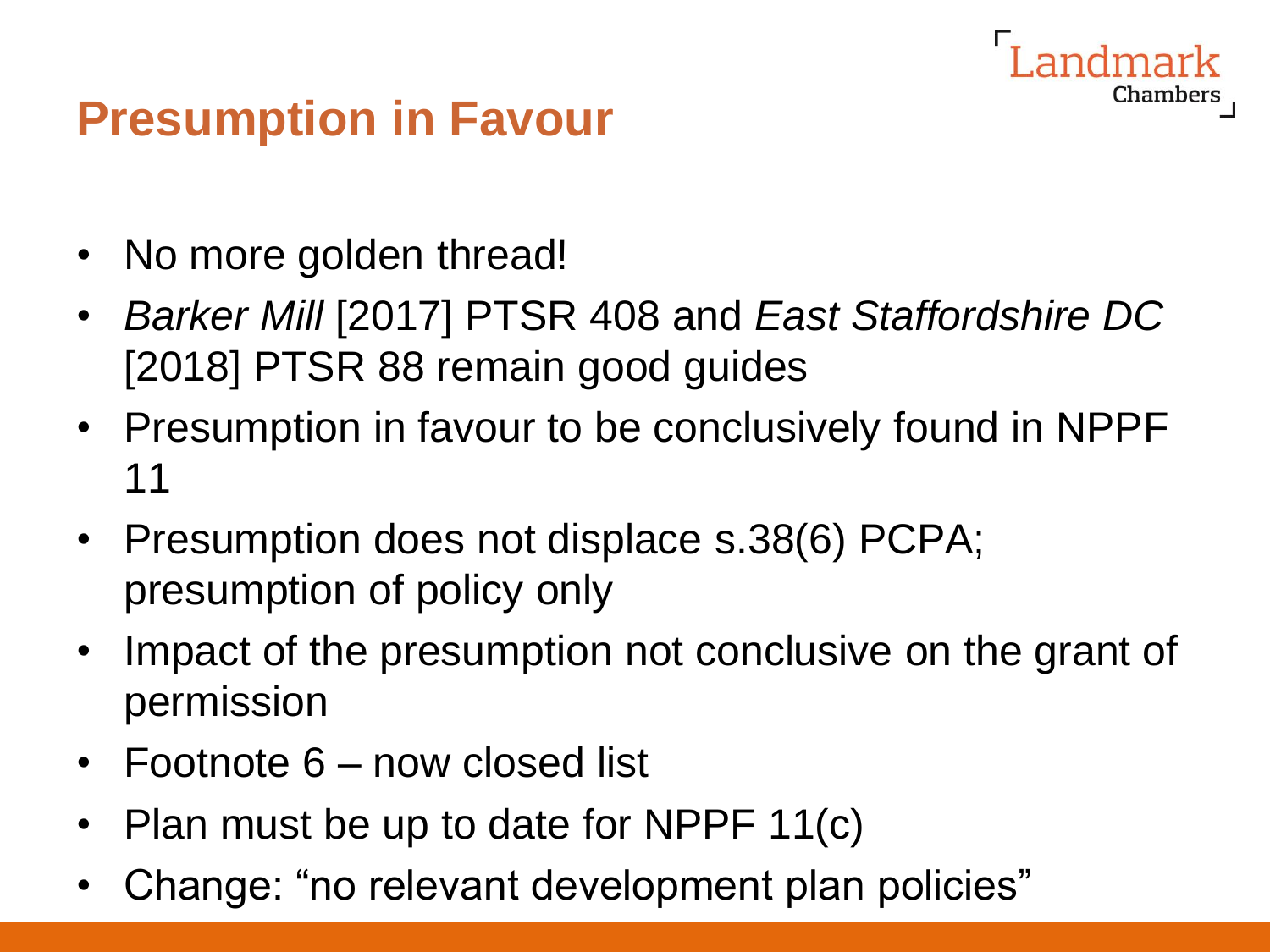#### **Valued Landscape**

• Considered by Ouseley J in *Stroud DC*: [2015] EWHC 488 (Admin) – does not need to be designated

- Possible test of demonstrable physical attribute?
- Appears to have been taken up by Hickinbottom J in *Forest of Dean DC* [2016] EWHC 2429 (Admin) – physical attributes taking a site out of the ordinary?
- *Ceg Land Promotions II* [2018] EWHC 1799 (Admin)
	- Is the NPPF's policy already reflected in DP?
	- "demonstrable physical characteristics" is not a test
- *Preston New Road Action Group* [2018] Env LR 18 temporary harm to valued landscape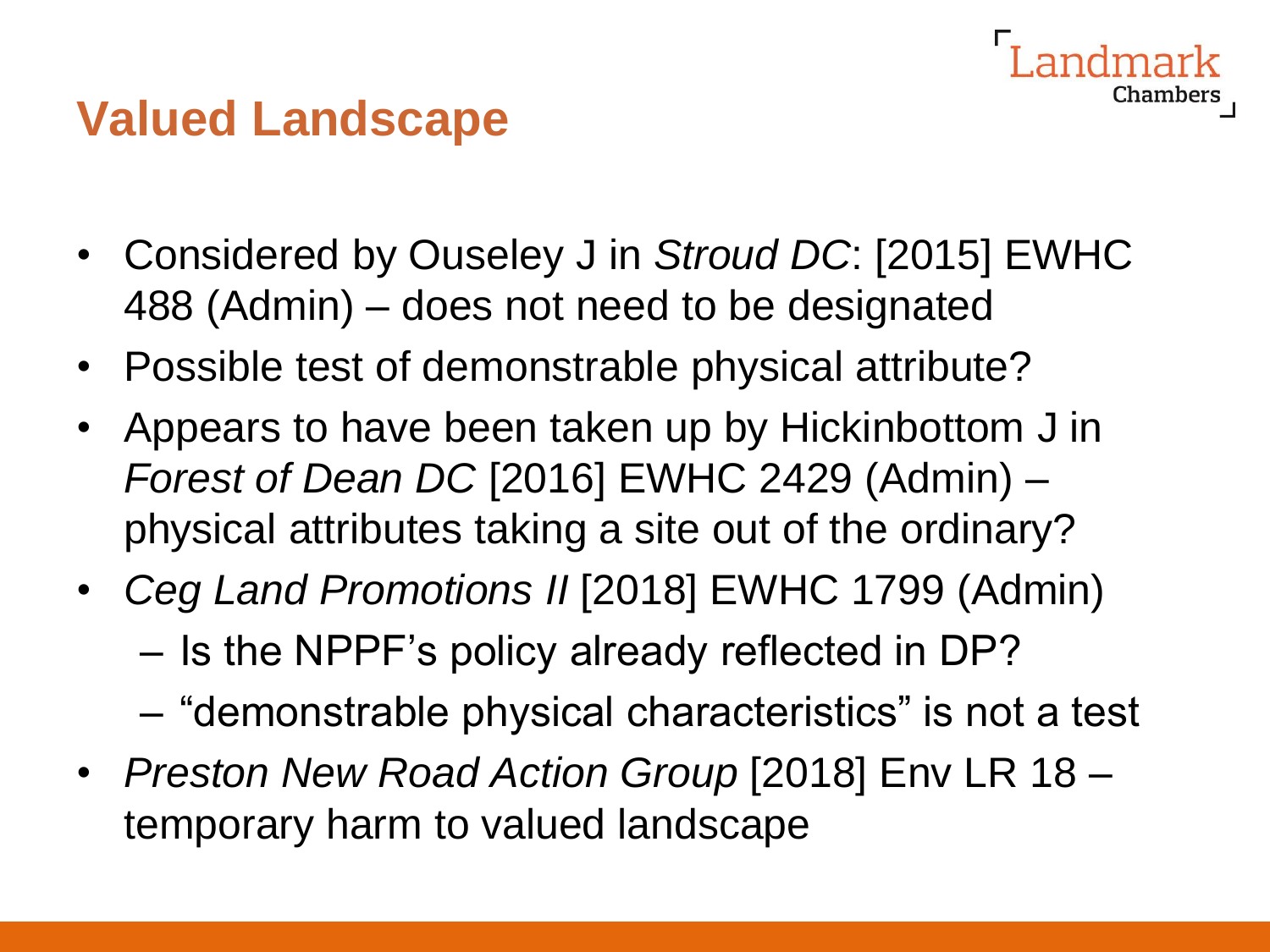#### **Valued Landscape – New NPPF**

- Land at Melton Road, Rearsby, Leicestershire APP/X2410/W/17/3190236
- Notes lack of designation
- Notes lack of identification in DP
- Site had value "in its own right and as part of the wider landscape"; Inspector acknowledged that valued by local residents, but that this does not necessarily mean that valued in the context of the NPPF

- Agreed that Box 5.1 of GLVIA 3 useful for assessing value
- Identified features "not unduly unusual and are generally representative", therefore site not valued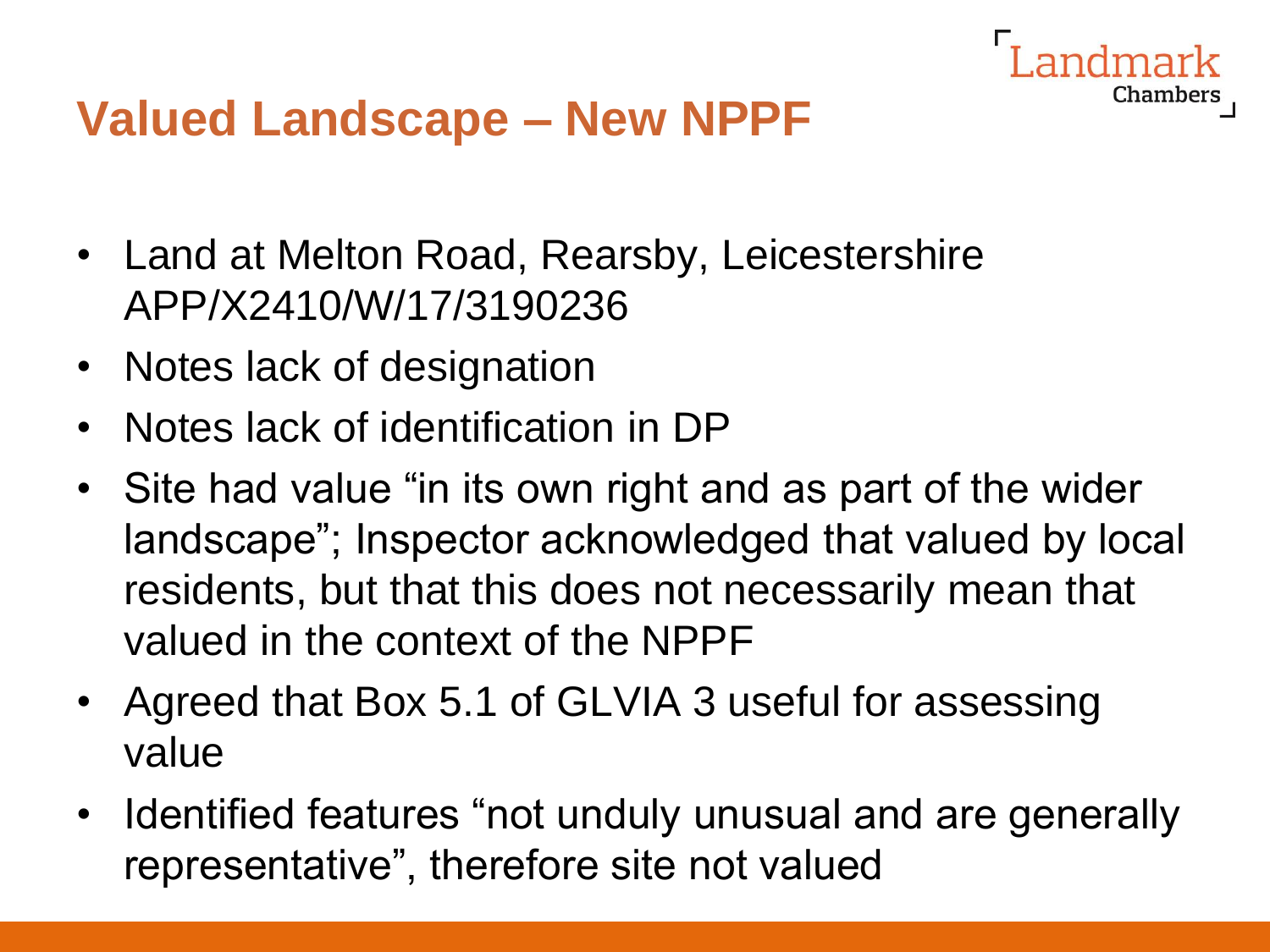

## **Design**

- Perhaps not most fertile ground for HC challenge: *Horsham DC* [2015] EWHC 109 (Admin)
- Increased weight to design matters in the new NPPF
- Potential for better design does not mandate refusal: *Horsham DC*
- The weight to be given to engagement: NPPF 128
- Sustainable development and design: *Scrivens* [2014] JPL 521
- Emphasis on design vision in the plan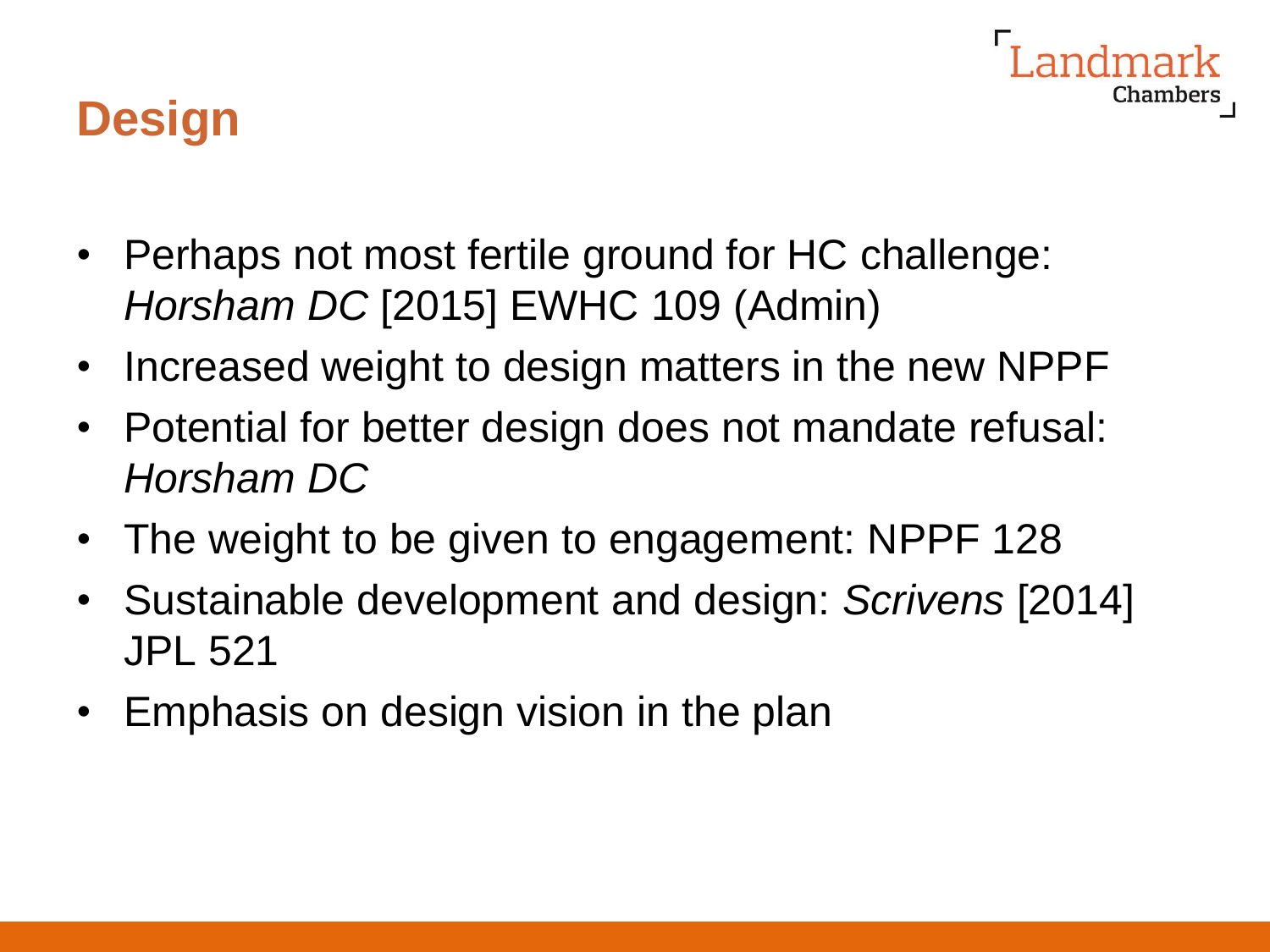### **Heritage**

• No major change in heritage policy in the new NPPF

- Note decision *R (Historic England) v Milton Keynes Council* [2018] EWHC 2007 (Admin)
	- Loss of use, or loss of built environment?
- *Catesby Estates v Steer* [2017] EWCA Civ 1697
	- Factors when considering setting
		- Economic, social and historical
- *Bohm* [2017] EWHC 3217 (Admin) helpful guidance on deliberate neglect (prohibition of relying upon own default)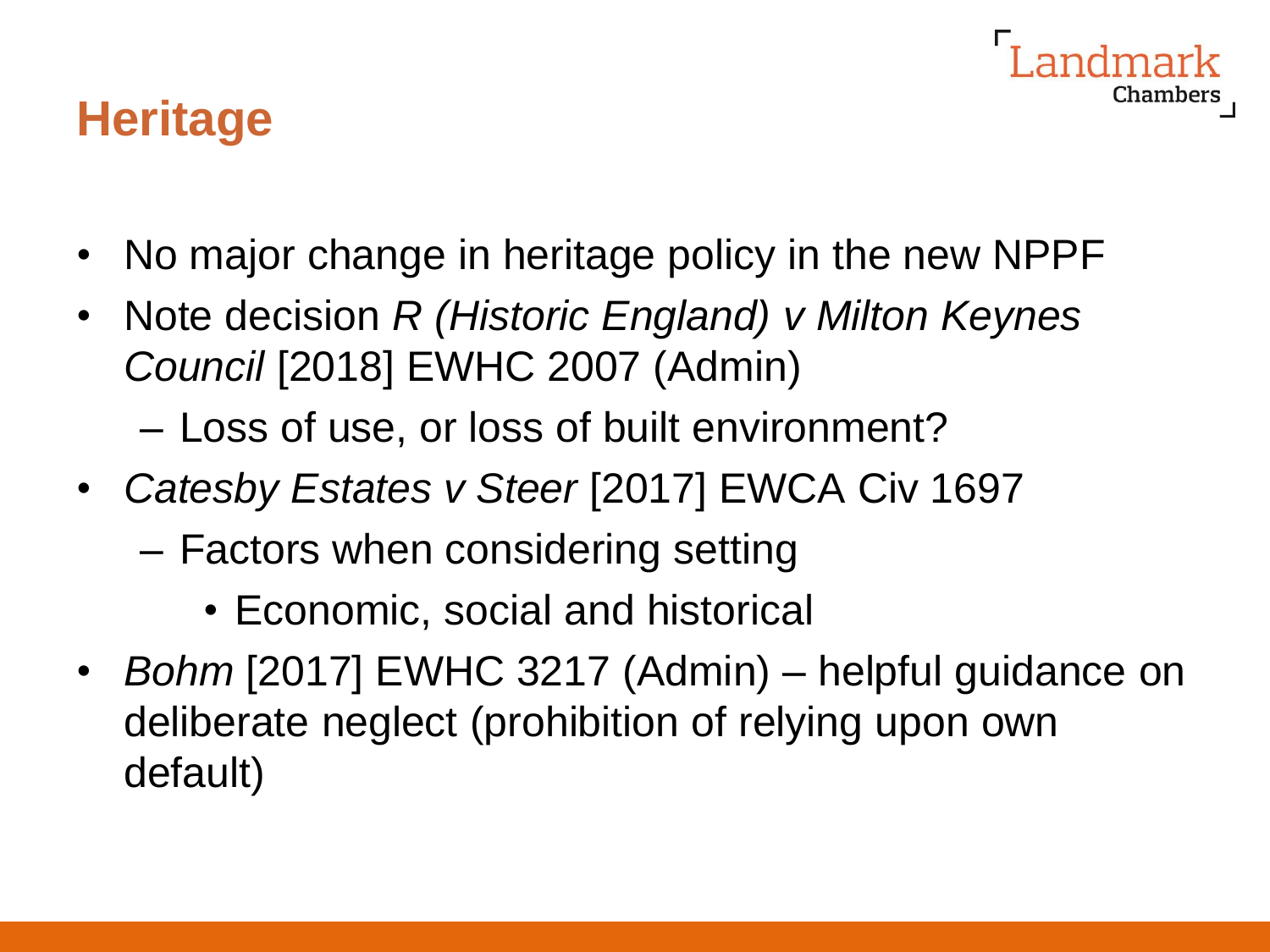### **Technical Consultation**

- This was produced in October 2018
- It deals with:
	- assessment of housing need
	- assessment of supply
	- the "defintion" of deliverable
	- development requiring HRA
- Consultation does not close until 7 December 2018 (at 23:45)